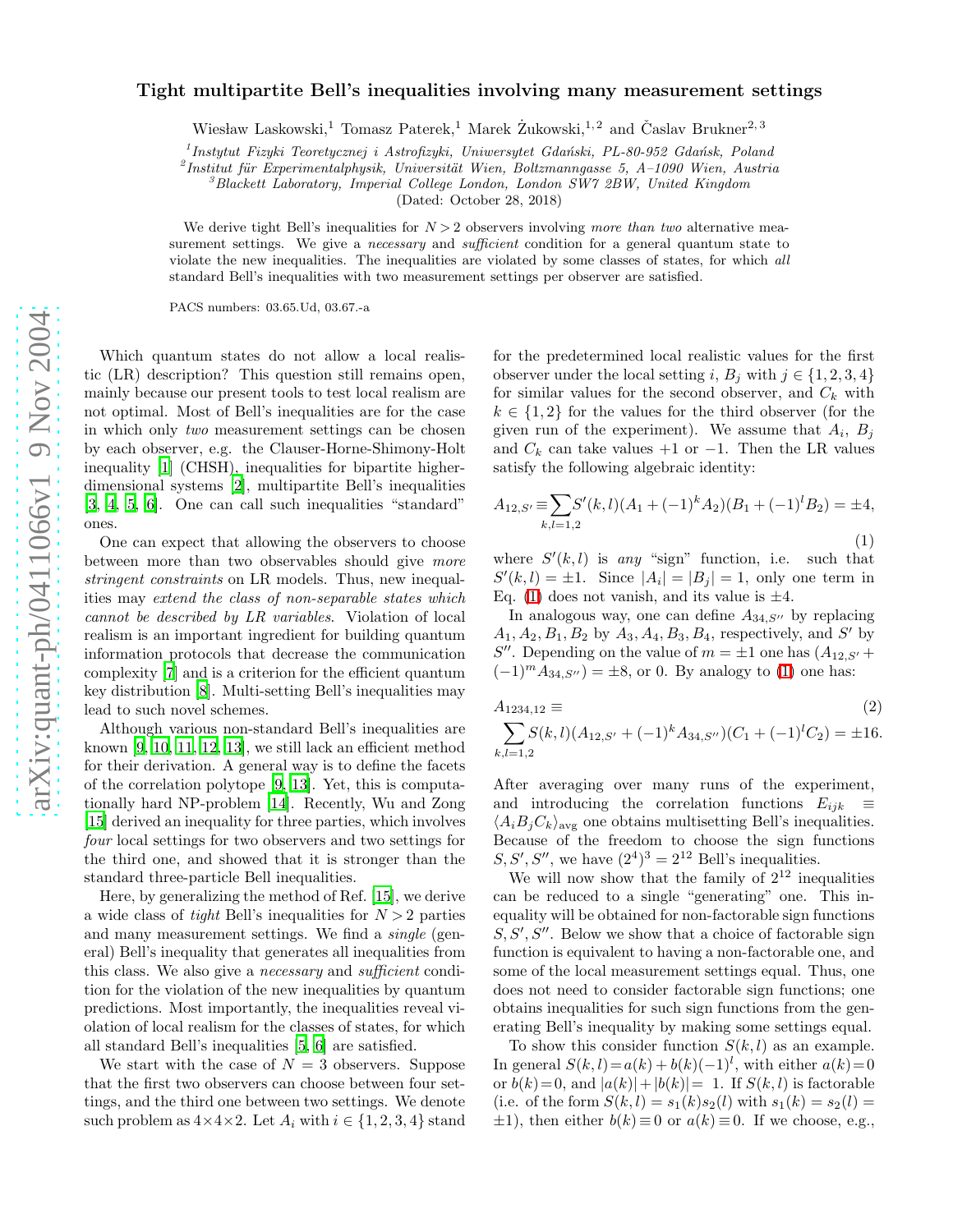<span id="page-1-0"></span> $b(k) \equiv 0$ , then the last factor on the left-hand side of Eq. [\(2\)](#page-0-1) has the following form:

$$
\sum_{l=1,2} S(k,l)(C_1 + (-1)^l C_2)
$$
\n(3)

$$
= \sum_{l=1,2} (a(k) + b(k)(-1)^l)(C_1 + (-1)^l C_2)
$$
 (4)

$$
= 2a(k)C_1 + 2b(k)C_2 = 2a(k)C_1.
$$
 (5)

The setting "2" for the third observer drops out. The final expression [\(5\)](#page-1-0) can be also obtained, for the nonfactorable S, by putting  $C_1 = C_2$ . Further, if one inserts this result into Eq. [\(2\)](#page-0-1), and, say,  $a(k) \equiv 1$ , then after the summation over  $k$  the whole term with settings 3,4 for the first two observers vanishes. What we get is a trivial extension of the CHSH inequalities.

The whole family of multisetting Bell's inequalities can be reduced to one "generating" inequality which is obtained for  $S, S', S''$  non-factorable. In such cases  $a(k) = \pm \frac{1 \pm (-1)^k}{2}$  $\frac{(-1)^k}{2}$  and  $b(k) = \pm \frac{1 \mp (-1)^k}{2}$  $\frac{-1}{2}$  (the front signs are free, those in the numerators have to be different for the two functions). Any other cases are obtainable by the sign changes  $X_i \rightarrow -X_i$  ( $X = A, B, C$ ). The "generating" Bell's inequality can be chosen as

$$
\left| \langle (C_1 + C_2)[A_1(B_1 + B_2) + A_2(B_1 - B_2)] \right| \tag{6}
$$
  
+
$$
(C_1 - C_2)[A_3(B_3 + B_4) + A_4(B_3 - B_4)] \rangle_{\text{avg}} \le 4.
$$

<span id="page-1-3"></span>Other inequalities can be obtained by making some settings equal. For example, the  $3 \times 3 \times 2$  ones can be obtained by choosing the settings 1 and 2 identical for the first two observers.

The method can be generalized for various choices of the number of parties and the measurement settings. Here we present the  $2^{N-1} \times 2^{N-1} \times 2^{N-2} \times ... \times 2$  ones.

Take the case of  $N = 4$  observers. We start with the identity [\(2\)](#page-0-1). One can introduce a similar identity for the settings  $\{5, 6, 7, 8\}$ , for the first two observers, and  $\{3, 4\}$ , for the third one. The fourth observer chooses between two settings with LR values  $D_1$  and  $D_2$ . Applying the same method as before, one obtains an identity which generates Bell's inequalities of the  $8 \times 8 \times 4 \times 2$  type:

$$
\sum_{k,l=1,2} S(k,l)(A_{1234,12} + (-1)^k A_{5678,34})
$$
  
× $(D_1 + (-1)^l D_2) = \pm 64$  (7)

<span id="page-1-4"></span>where  $A_{1234,12}$  and  $A_{5678,34}$  depend on some three sign functions. One may apply this method *iteratively*, increasing the number of observers by one, to obtain inequalities involving exponential (in  $N$ ) number of measurement settings as given above.

The inequalities are tight. We give the proof for the case  $4 \times 4 \times 2$  inequalities. It can be adapted to all inequalities discussed here. The left hand side of the iden-tity [\(2\)](#page-0-1) is equal to  $\pm 16$  for any combination of predetermined LR results. In a 32 dimensional real space, one can build a convex polytope, containing all possible LR models of the correlation functions for the specified settings, with vertices (generators) given by the tensor products of  $v = (A_1, A_2, A_3, A_4) \otimes (B_1, B_2, B_3, B_4) \otimes (C_1, C_2)$ . It has 256 different vertices. Tight Bell inequalities define the half-spaces in which is the polytope, which contain a face of it in their border hyperplane. If 32 linearly independent vertices belong to a hyperplane, this hyperplane defines a tight inequality. Half of the vertices saturate the inequality bounded by 16 and another half saturate the inequality with  $-16$  bound. Every vertex, v, saturating the first inequality, has a partner  $-v$ , which saturates the other one. Any set of 128 vertices  $v$ , which does not contain pairs v and  $-v$  contains a set of 32 linearly independent points (basis). Thus, each inequality is tight.

The necessary and sufficient condition for violation of multisetting Bell's inequalities. To this end we first rederive the necessary and sufficient condition for violation of the CHSH inequality by an arbitrary two-qubit state [\[16](#page-3-15)]. The derivation will use certain mathematical ideas that will be later applied in the analysis of more general cases. We will use a decomposition of general mixed state of  $N$  qubits in terms of the identity operator  $\sigma_0 = 1$  in the Hilbert space of individual qubits and the Pauli operators  $\sigma_i$  for three orthogonal directions  $i \in \{1, 2, 3\}$ , given by  $\rho = \frac{1}{2^N} \sum_{k_1, ..., k_N=0}^{3} T_{k_1...k_N} \sigma_{k_1} \otimes$  $...\otimes \sigma_{k_N}$ . The (real) coefficients  $T_{k_1...k_N}$ , with  $k_j = 1, 2, 3$ , form the correlation tensor  $\tilde{T}$ .

<span id="page-1-1"></span>The full set of inequalities for the  $2 \times 2$  problem is derivable from the identity [\(1\)](#page-0-0) and reads:

$$
|\langle \sum_{k,l=1,2} S(k,l)(A_1 + (-1)^k A_2)(B_1 + (-1)^l B_2) \rangle_{\text{avg}}| \le 4.
$$
\n(8)

The quantum correlation function  $E(\vec{A}, \vec{B})$  is given by the scalar product of the correlation tensor  $\hat{T}$  with the tensor product of the local measurement settings represented by unit vectors  $\vec{A} \otimes \vec{B}$ , i.e.  $E(\vec{A}, \vec{B}) = (\vec{A} \otimes \vec{B}) \cdot \hat{T}$ . Thus, the condition for a quantum state endowed with the correlation tensor  $\hat{T}$  to satisfy the inequality [\(8\)](#page-1-1), is that for all directions  $\vec{A}_1, \vec{A}_2, \vec{B}_1, \vec{B}_2$  one has

$$
\left| \left[ \sum_{k,l=1,2} S(k,l) (\vec{A}_1 + (-1)^k \vec{A}_2) \otimes (\vec{B}_1 + (-1)^l \vec{B}_2) \right] \cdot \hat{T} \right| \le 4.
$$

One can use the following fact. If  $\vec{X}_1$  and  $\vec{X}_2$  are unit vectors, then  $\vec{X}_1 + \vec{X}_2$  and  $\vec{X}_1 - \vec{X}_2$  are orthogonal, and  $|\vec{X}_1 + \vec{X}_2|^2 + |\vec{X}_1 - \vec{X}_2|^2 = 4$ . Therefore one can always find two orthogonal unit vectors  $\vec{X}(m)$ , with  $m = 1, 2$ , given by  $\vec{X}_1 + (-1)^m \vec{X}_2 = 2x_m \vec{X}(m)$ , such that the coefficients satisfy  $\sum_m x_m^2 = 1$ . Using this convention for  $\vec{X}_i =$  $\vec{A}_i, \vec{B}_i$  and  $x_i = a_i, b_i$  one obtains

<span id="page-1-2"></span>
$$
\left| \left[ \sum_{k,l=1,2} S(k,l) a_k b_l \vec{A}(k) \otimes \vec{B}(l) \right] \cdot \hat{T} \right| \le 1. \tag{9}
$$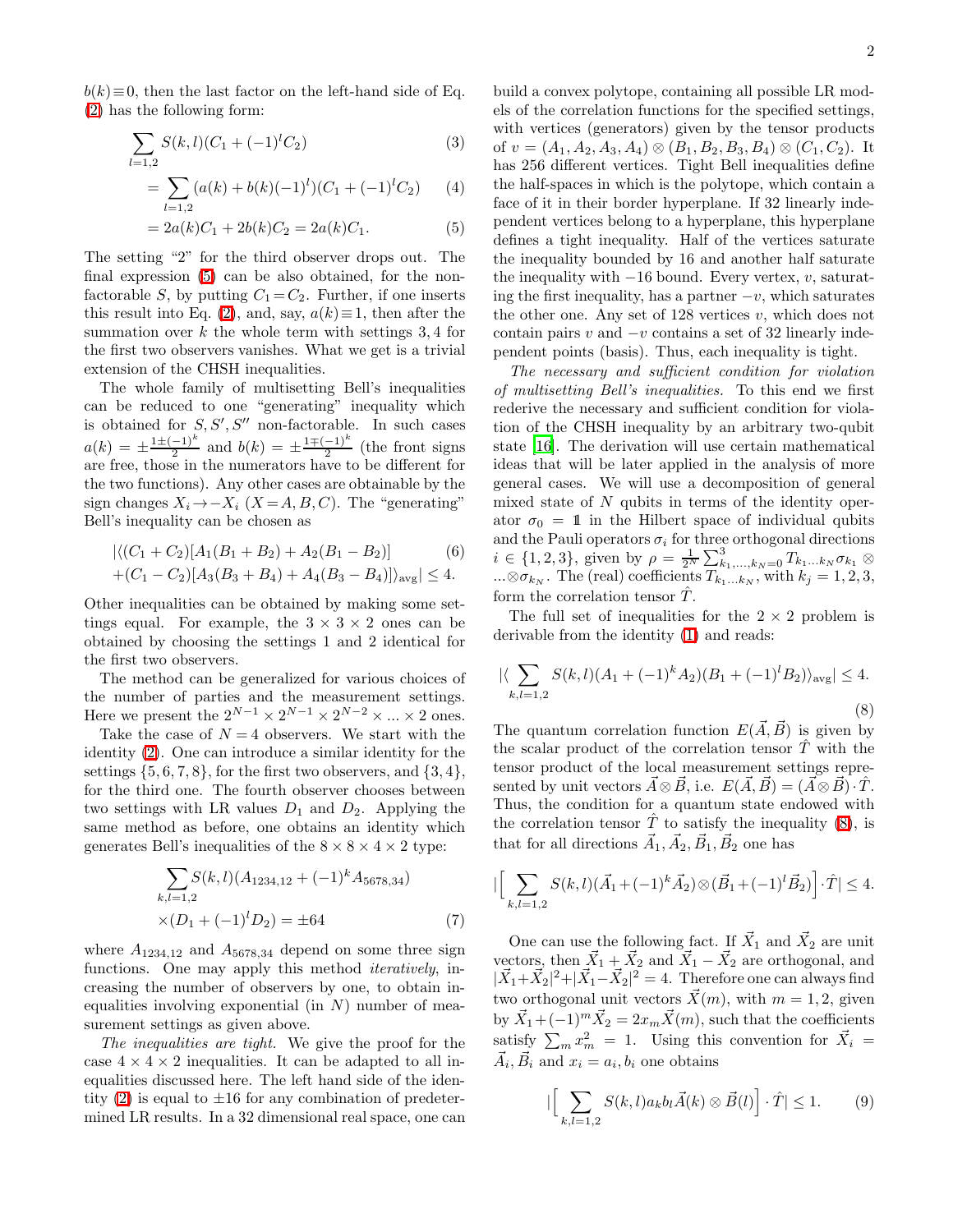However,  $[\vec{A}(k) \otimes \vec{B}(l)] \cdot \hat{T} = T_{kl}$  are components of the tensor  $\hat{T}$  in some local coordinate system of Alice and Bob which involve vectors  $\vec{A}(k)$  and  $\vec{B}(l)$  as orthogonal Cartesian coordinate directional vectors. Put  $\vec{A}(1) = \hat{x} = \hat{x}_1, \ \vec{A}(2) = \hat{y} = \hat{x}_2$  for Alice's coordinate system, and similarly  $\vec{B}(1) = \hat{x} = \hat{x}_1, \ \vec{B}(2) = \hat{y} = \hat{x}_2$ for Bob's system. Thus the inequality [\(9\)](#page-1-2) can be expressed as  $\sum_{k,l=1,2} S(k,l) a_k b_l T_{kl} \leq 1$ . Since one can always make the vector  $(\pm a_1b_1, \pm a_1b_2, \pm a_2b_1, \pm a_2b_2)$  parallel to any vector  $(T_{11}, T_{12}, T_{21}, T_{22})$ , the maximal value of the left hand side of the inequality [\(9\)](#page-1-2) is equal to  $\max \left[ \sum_{k,l=1,2} T_{kl}^2 \right]$ . Thus,  $\max \left[ \sum_{k,l=1,2} T_{kl}^2 \right] \leq 1$  is the necessary and sufficient condition for the inequality to hold, for any measurement settings, provided the maximization is taken over all local coordinate systems of two observers.

Consider now  $4 \times 4 \times 2$  inequalities:

$$
\left| \left( \sum_{k,l} S(k,l) (A_{12,S'} + (-1)^k A_{34,S''}) (C_1 + (-1)^l C_2) \right)_{\text{avg}} \right|
$$
  
\$\leq 16\$, (10)

where  $S, S', S''$  are some non-factorable sign functions. The three-qubit quantum correlation functions  $E(\vec{A}_i, \vec{B}_j, \vec{C}_k)$  can be represented as  $(\vec{A}_i \otimes \vec{B}_j \otimes \vec{C}_k) \cdot \hat{T}$ (with the same meaning of the symbols as before;  $\hat{T}$  is now a three index tensor). Thus the condition for the  $4 \times 4 \times 2$  inequalities to hold, in the quantum case, transforms into

<span id="page-2-0"></span>
$$
|[\hat{A}_{12,S'}\otimes(\vec{C}_1+\vec{C}_2)+\hat{A}_{34,S''}\otimes(\vec{C}_1-\vec{C}_2)]\cdot\hat{T}|\leq 8, (11)
$$

where e.g.

$$
\hat{A}_{12,S'} = \sum_{k,l=1,2} S'(k,l)(\vec{A}_1 + (-1)^k \vec{A}_2) \otimes (\vec{B}_1 + (-1)^l \vec{B}_2).
$$

To write down [\(11\)](#page-2-0) we have used the freedom of introducing the sign changes  $\vec{X}_i \rightarrow -\vec{X}_i$ , compare [\(6\)](#page-1-3). By defining  $\vec{C}_1 + \vec{C}_2 = 2c_2\vec{C}(2)$  and  $\vec{C}_1 - \vec{C}_2 = 2c_1\vec{C}(1)$  in Eq.[\(11\)](#page-2-0), which have the properties of  $\vec{X}_i(m)$ , one obtains

$$
|c_2\hat{A}_{12,S'}\otimes \vec{C}(2)\cdot \hat{T} + c_1\hat{A}_{34,S''}\otimes \vec{C}(1)\cdot \hat{T}| \le 4. \quad (12)
$$

One can always choose  $c_2$  and  $c_1$  that maximize the left hand side. Since  $\sum_{i=1,2} c_i^2 = 1$  this leads to the condition:

$$
[\hat{A}_{12,S'} \cdot \hat{T}^{(2)}]^2 + [\hat{A}_{34,S''} \cdot \hat{T}^{(1)}]^2 \le 4^2, \quad (13)
$$

where  $\hat{T}^{(l)}$  is defined by  $T_{ij}^{(l)} = \sum_{k=1}^{3} C(l)_{k} T_{ijk}$ , where in turn  $C(l)_k$  is the k-th component of vector  $\vec{C}(l)$ . Note that since  $\vec{C}(1)$  and  $\vec{C}(2)$  are orthogonal and normalized this procedure amounts to fixing of two (new) Cartesian axes for the third observer, and accordingly transforming the correlation tensor. Since  $\hat{A}_{12,S'}$  depends on different

vectors than  $\hat{A}_{34,S''}$ , one can maximize the two terms separately. Furthermore, since the problem of maximization of  $\hat{A}_{nm,S} \cdot \hat{T}^{(l)}$  is equivalent to the  $2 \times 2$  case studied earlier, the overall maximization process gives the following necessary and sufficient condition for quantum correlations to satisfy the inequality

$$
\max \sum_{x=1,2} \sum_{k_x, l_x=1,2} T_{k_x l_x x}^2 \le 1.
$$
 (14)

When compared with the *sufficient* condition for  $2 \times$  $2 \times 2$  inequalities to hold [\[6\]](#page-3-5), namely

$$
\max\big[\sum_{k,l,m=1,2}T_{klm}^2\big]\le 1,
$$

the new condition is more demanding because the Cartesian coordinate systems denoted by the indices  $k_1, l_1$  and  $k_2, l_2$  do not have to be the same.

Consider now Bell's inequalities of the type  $8\times8\times4\times2$ . They are given by the average of Eq. [\(7\)](#page-1-4) over many runs of the experiment. The generating Bell's inequality has the form:

$$
|\langle A_{1234,12}(D_1+D_2)+A_{5678,34}(D_1-D_2)\rangle_{\text{avg}}|\leq 32.
$$

For the quantum predictions  $E(\vec{A}_i, \vec{B}_j, \vec{C}_k, \vec{D}_s)$ , given by  $(\vec{A}_i \otimes \vec{B}_j \otimes \vec{C}_k \otimes \vec{D}_s) \cdot \hat{T}$ , the inequality holds if

$$
\left( [\hat{A}_{1234,12} \otimes \vec{D}(2)] \cdot \hat{T} \right)^2 + \left( [\hat{A}_{5678,34} \otimes \vec{D}(1)] \cdot \hat{T} \right)^2 \le 16^2.
$$

The problem of maximization of either squared expression is similar to the problem of the  $4 \times 4 \times 2$  case, where now  $\hat{T}^{(l)}$  has components  $T_{ijk}^{(l)} = \sum_{r=1}^{3} D(l)_r T_{ijkr}$ . We can use the same maximization algorithm as before. We get the following sufficient and necessary condition for violation of  $8 \times 8 \times 4 \times 2$  inequalities

<span id="page-2-1"></span>
$$
\max \sum_{y=1,2} \sum_{x_y=1,2} \sum_{k_{xy},l_{xy}=1,2} T_{k_{xy}l_{xy}x_yy}^2 \le 1.
$$
 (15)

Obviously in a similar way one can reach analogous conditions for violation of  $2^{N-1} \times 2^{N-1} \times 2^{N-2} \times ... \times 2$ inequalities by quantum predictions.

The new conditions lead to more stringent constraints on LR description of quantum predictions than that for the standard inequalities. We now show some classes of states that violate multisetting Bell's inequalities, but for which all standard inequalities, as of refs. [\[4,](#page-3-3) [5](#page-3-4), [6](#page-3-5)] are satisfied. As a measure of the violation we use the minimal amount of white noise that must be admixed to a quantum state for a conflict with LR prediction to disappear.

Generalized GHZ-states:  $|\psi\rangle$  =  $\cos \alpha |00...0\rangle$ <br>+ sin  $\alpha |11...1\rangle$ . These states, although pure, satisfy These states, although pure, satisfy all standard Bell's inequalities for correlation functions for sin  $2\alpha \leq 1/\sqrt{2^{N-1}}$  and N odd [\[17,](#page-3-16) [18\]](#page-4-0). Their non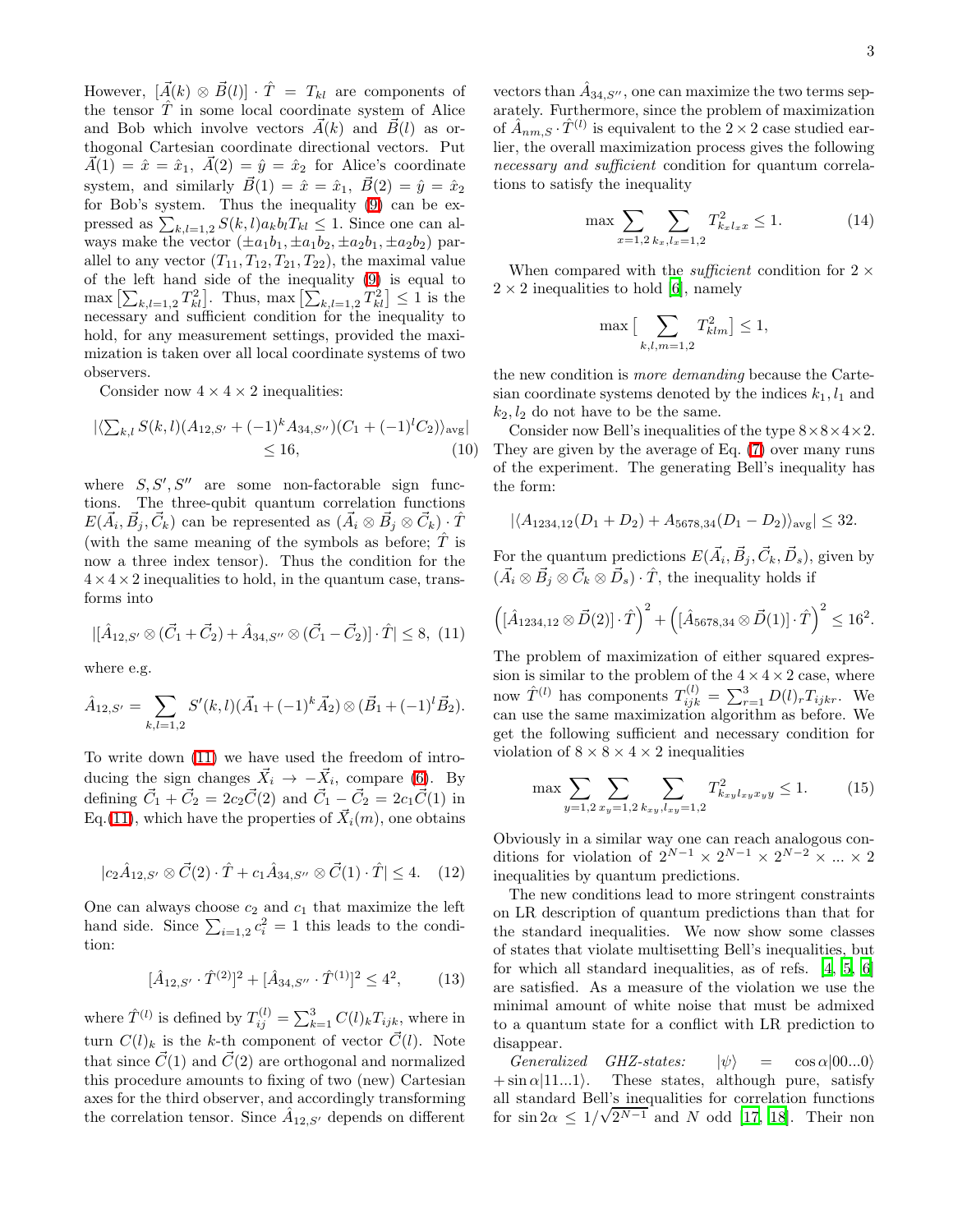vanishing correlation tensor components are (directions  $x, y, z$  are denoted by 1, 2, 3; the basis  $\{|0\rangle, |1\rangle\}$  is the eigenbasis of  $\sigma_z$ ):  $T_{3...3} = \cos 2\alpha$ , for N odd, and 1 for N even,  $T_{1...1} = \sin 2\alpha$ , and the components with  $2k$ indices equal to 2 and the rest equal to 1 take the value  $(-1)^k \sin 2\alpha$  (there are  $2^{N-2}$  such components). Let us assume that the last observer can choose only between settings  $x$  and  $z$ . Thus, we obtain for the condition for violation of multisetting Bell's inequality for N observers (generalization of condition [\(15\)](#page-2-1))

$$
\sum_{k_1,\dots,k_{N-1}=x,y} T_{k_1\dots k_{N-1}x}^2 + \sum_{k_1,\dots,k_{N-1}=x,z} T_{k_1\dots k_{N-1}z}^2
$$
  
=  $2^{N-2} \sin^2 2\alpha + \cos^2 2\alpha > 1.$  (16)

Thus, the Bell's inequalities are violated for the whole range of  $\pi/4 \ge \alpha > 0$  and for arbitrary N in contrast to the case of standard Bell's inequalities. Note that we did not perform any maximization.

The  $|W\rangle$  state:

$$
1/\sqrt{N}(|100...0\rangle + |010...0\rangle + ... + |000...1\rangle).
$$

Assume that all N observers choose between observables in the plane spanned by  $y$  and  $z$  axes. Non vanishing correlation tensor components are  $T_{z...z} = 1$  and components, of modulus equal to  $2/N$ , with only two indices  $\sum_{k_1,k_2,\dots,k_N=y,z} T_{k_1\dots k_N}^2$ . can be at least (no optimiza $x$  (or  $y$ ) and all other indices equal to z. Therefore the tion was made)  $1 + {N \choose 2} \frac{4}{N^2} = 3 - 2/N > 1$ . Thus, if one considers a noise admixture to the  $|W\rangle$  states, in such a form that one arrives at a mixed state  $\rho_{|W\rangle} =$  $(1 - V)\rho_{noise} + V|W\rangle\langle W|$ , with  $\rho_{noise} = \mathbb{1}/2^N$ , then the new inequalities show that for  $V > V_{thr} = 1/\sqrt{3 - 2/N}$ there is no LR description for correlations. This is a bigger range of V than for the standard correlation function Bell inequalities, compare [\[19](#page-4-1)].

Finally consider the state [\[4\]](#page-3-3):

$$
|\Psi\rangle = \sqrt{1/3} (|0000\rangle + |1111\rangle + \frac{1}{2} (|1010\rangle + |0101\rangle + |0110\rangle + |1001\rangle)) \qquad (17) = \sqrt{2/3} |GHZ\rangle_{1234} + \sqrt{1/3} |EPR\rangle_{12} |EPR\rangle_{34}
$$

where  $|EPR\rangle = 1/\sqrt{2}(|01\rangle + |10\rangle)$  is the maximally entangled (Bell-EPR) two-qubit state. This entangled state was produced in a recent experiment [\[20\]](#page-4-2). Its non vanishing correlation tensor components are:

$$
T_{xxxx} = T_{yyyy} = T_{zzzz} = 1,
$$
  
\n
$$
T_{xxyy} = T_{xxzz} = T_{yyxx} = T_{yyzz}
$$
  
\n
$$
= T_{zzxx} = T_{zzyy} = -1/3,
$$
  
\n
$$
T_{xzxz} = T_{xzxz} = T_{zxzx} = 2/3,
$$
  
\n
$$
T_{xyxy} = T_{xyyx} = T_{yxyx} = T_{yyxy}
$$
  
\n
$$
= T_{yzyz} = T_{zyzy} = T_{zyyz} = T_{zyzy} = -2/3.
$$

The left hand side of [\(15\)](#page-2-1) is equal to 4, e.g. if all local summations are over x and y. Thus the  $8 \times 8 \times 4 \times 2$ inequality is violated by the factor 2. Therefore a state  $(1-V)\rho_{noise}+V|\Psi\rangle\langle\Psi|$  gives non classical correlations for  $V > 0.5$ . In contrast, standard Bell inequalities cannot be violated for  $V \leq 0.5303$ .

In summary, we present multipartite Bell's inequalities involving many measurement settings and prove that they give more stringent conditions on the possibility of a local realistic description of quantum states, than the standard Bell's inequalities for two settings per observer.

We thank Marcin Wieśniak for discussions. The work is part of the Austrian-Polish project Quantum Communication and Quantum Information (2004-2005) and the MNiI Grant No.  $PBZ-MIN-008/P03/2003$ . Č.B. is supported by the Austrian FWF project F1506, and by the European Commission, Contract-No. IST-2001- 38864 RAMBOQ. W.L. and T.P. are supported by FNP. M.Z. is supported by the Subsydium Profesorskie FNP. Numerical calculations were carried out at the Academic Computer Center in Gdańsk.

- <span id="page-3-0"></span>[1] J. Clauser *et al.*, Phys. Rev. Lett. **23**, 880 (1969).
- <span id="page-3-1"></span>[2] D. Kaszlikowski et al., ibid 85, 4418-4421 (2000); D. Collins et al., ibid 88, 040404 (2002).
- <span id="page-3-2"></span>[3] N. D. Mermin, ibid 65, 1838 (1990); M. Ardehali, Phys. Rev. A 46, 5375 (1992); A. V. Belinskii and D. N. Klyshko, Phys. Usp. 36, 653 (1993).
- <span id="page-3-3"></span>[4] H. Weinfurter and M. Zukowski, Phys. Rev. A  $64$ ,  $010102(R)$  (2001).
- <span id="page-3-4"></span>[5] R. F. Werner and M. W. Wolf, ibid 64, 032112 (2001).
- <span id="page-3-5"></span>[6] M. Zukowski and  $\dot{C}$ . Brukner, Phys. Rev. Lett. 88 210401 (2002).
- <span id="page-3-6"></span>[7] R. Cleve and H. Burhman, Phys. Rev A **56**, 1201 (1997); Č. Brukner, M. Żukowski and A. Zeilinger, Phys. Rev. Lett. 89, 197901 (2002); Č. Brukner *et al.*, *ibid* 92, 127901 (2004); H. Buhrman et al., ibid 91, 047903 (2003).
- <span id="page-3-7"></span>[8] V. Scarani and N. Gisin, Phys. Rev. Lett., 87 117901 (2001); A. Acin, N. Gisin and V. Scarani, Quant. Inf. Comp. Vol.3 No. 6, 563 (2003).
- <span id="page-3-8"></span>[9] I. Pitowsky and K. Svozil, Phys. Rev. A 64, 014102 (2001).
- <span id="page-3-9"></span>[10] M. Żukowski, Phys. Lett. A  $177$ , 290 (1993).
- <span id="page-3-10"></span>[11] N. Gisin, Phys. Lett. A **260**, 1-3 (1999); S. Massar, Phys. Rev. A 65, 032121 (2002); S. Massar et al., Phys. Rev. A 66, 052112 (2002).
- <span id="page-3-11"></span>[12] S. Massar, S. Pironio, Phys. Rev. A 68, 062109 (2003).
- <span id="page-3-12"></span>[13] C. Śliwa, Phys. Lett. A  $317$ , 3-4, 165-168 (2003); D. Collins and N. Gisin, J. Phys. A: Math. Gen. 37 1775- 1787 (2004).
- <span id="page-3-13"></span>[14] I. Pitowsky, Mathematical Programming 50, 395 (1991).
- <span id="page-3-14"></span>[15] X.-H. Wu and H.-S. Zong, Phys. Lett. A 307 (2003) 262, for generalization see X.-H. Wu and H.-S. Zong, Phys. Rev. A 68 032102 (2003).
- <span id="page-3-15"></span>[16] R. Horodecki, P. Horodecki, M. Horodecki, Phys. Lett. A 200, 340-344 (1995).
- <span id="page-3-16"></span>[17] V. Scarani and N. Gisin, J. Phys. A **34** 6043-6053 (2001).